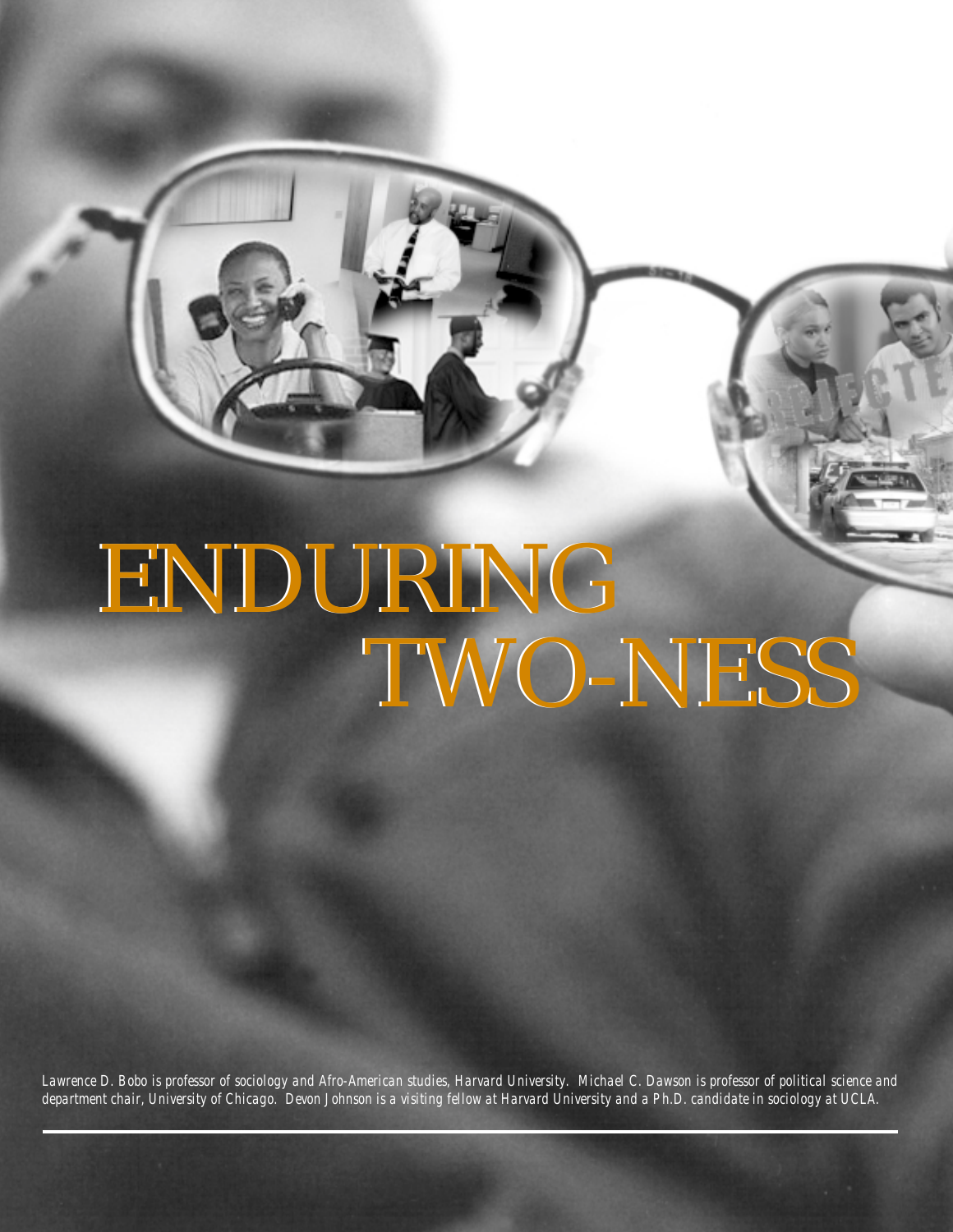### *By Lawrence D. Bobo*

*Michael C. Dawson*

*Devon Johnson*

W. E. B. DuBois's voice still rings true on the black experience in America. Writing in 1903 he observed that "One ever feels his two-ness—an American, a Negro; two souls, two black experience in America. Writing in 1903 he observed that "One ever feels his thoughts, two unreconciled strivings; two warring ideals in one dark body, whose dogged strength alone keeps it from being torn asunder." This "two-ness," although now refracted in ever more complex ways along lines of class, gender, ideology, and interest, remains fundamental to understanding how and why race is still a durable divide in the United States.

To be sure, African American men and women have directly contributed to and share in the pride and joy in all that is great about America. We benefit in important measure from all the social trends and circumstances that work to benefit any American, without regard to race. And today, African Americans enjoy an unprecedented material well-being, cultural achievement, and political prominence.

In the very same instant, however, the experience of African Americans remains importantly set apart, uniquely stigmatized, disadvantaged and, in a word, a "problem." Whether the issue is achievement test performance, college attendance, unemployment and poverty, media stereotyping, racial profiling, or voter disenfranchisement, the black experience is anything but salutary. As a result, African Americans view the nation, their fellow citizens, and many specific issues with lenses crafted while compelled to stand on the wrong side of "the veil" of race.

Study upon study and poll upon poll show that although much has changed for the better, a racial divide of significant dimensions is not merely American history but also an American reality today. The results of our own recent National African American Election Survey, fielded by Knowledge Networks in October and December 2000, bear out these claims.1

t the same time that the US Census is allowing people to identify with multiple racial categories, the vast majority of African Americans continues to feel that their fate as individuals is tied to the fate of the group as a whole. That is, a decided minority of the African American population seems

*Through the eyes of Black America*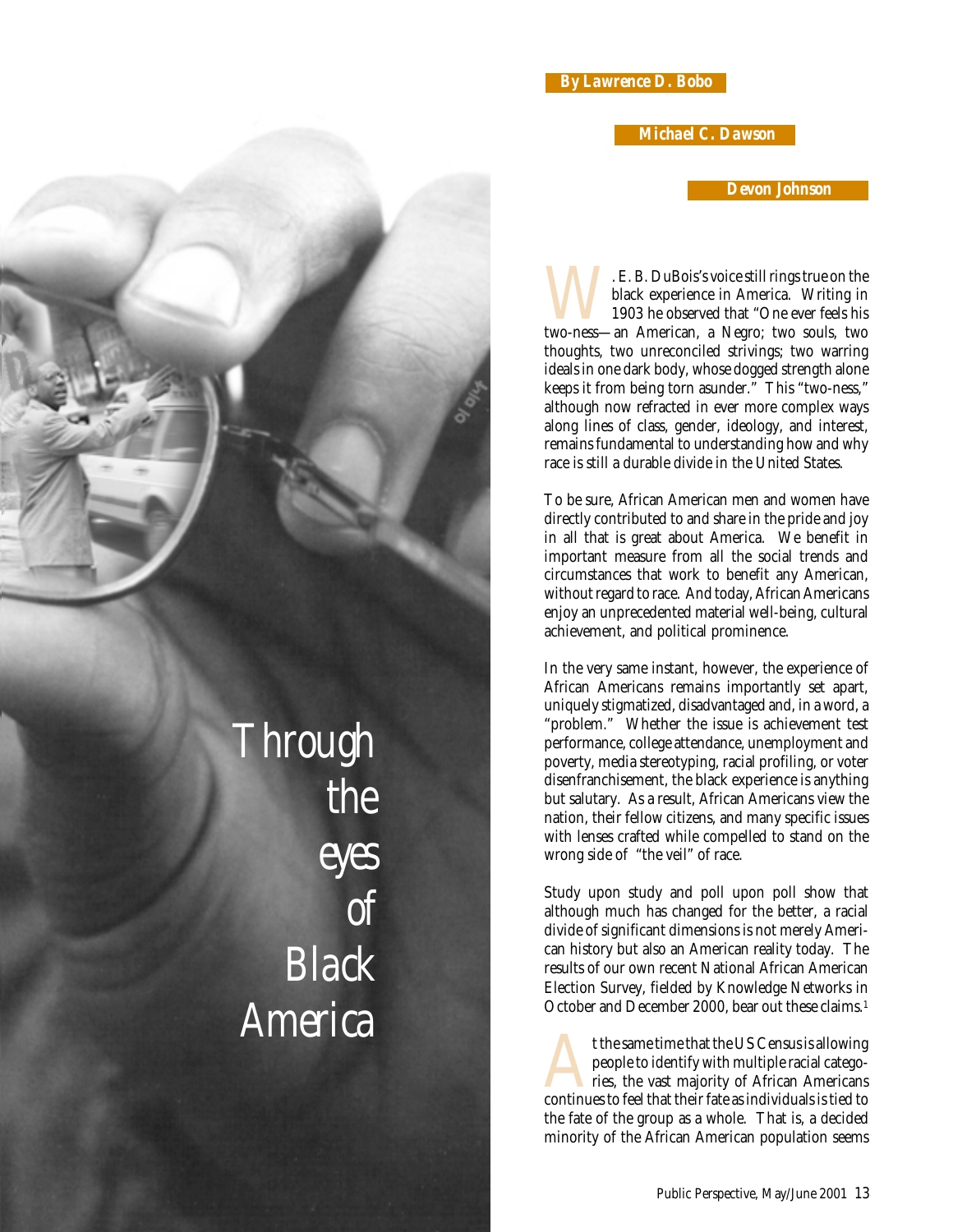## *Figure 1* **A Sense of Common Fate**

**Question**: Do you think what happens generally to black people in this country will have something to do with what happens in your life? [If yes] Will it affect you a lot, some, or not very much?



**Note**: Asked of blacks.

**Source**: Survey by Knowledge Networks for the W.E.B. DuBois Institute for Afro-American Research and the Center for the Study of Race, Politics, and Culture, October 18-29, 2000 and December 1-15, 2000.

convinced they actually have the option of existing as mere individuals whose racial appearance in the eyes of others is irrelevant. Sixty-five percent of African Americans nationwide said yes when asked if "what happens generally to black people in this country will have something to do with what happens in your life." Just under 1 in 5 said no, and a roughly comparable proportion said they didn't know. When pressed further, as Figure 1 shows, nearly a third of the black population expressed "a lot" of what black political scientists have come to call a sense of "common fate" racial identity.

At the same time, many African Americans, much like their fellow white Americans, feel good about the relative prosperity of the recently ended Clinton years. Our survey finds blacks more optimistic about their own family finances than whites, an inversion of the usual pattern. Thus, 23% of African Americans said they were much better off financially than they had been a year earlier, as compared to just 10% of whites. Blacks were even more optimistic about the national economy, with 48% saying it had gotten better, compared to 31% of whites. And fewer than 1 in 5 blacks felt the economy had gotten worse, whereas 1 in 4 whites did. These perceptions

had a solid foundation in the declines in both unemployment and poverty in African American communities recorded during the past several years.

It would be a mistake, however, to<br>infer that black optimism about<br>the economy means the irrelevance<br>of race to black public opinion, even t would be a mistake, however, to infer that black optimism about the economy means the irrelevance about economic matters. For example, when asked specifically how blacks as a group are getting along economically, only 8% of blacks said very well, and a comparable 7% gave the most pessimistic response of not too well at all. The solid majority said fairly well, and a substantial 30% said that blacks as a group were not doing too well economically. Moreover, blacks see themselves as a group as decidedly disadvantaged compared to whites. Forty percent said that blacks were much worse off or somewhat worse off economically relative to whites, a view shared by only 24% of whites. A plurality of both blacks and whites, 30% and 34% respectively, said blacks and whites were doing about the same economically.

Numerous studies not only show large differences in opinion between blacks and whites on issues of racial politics, but substantial differences on most matters of domestic social spending and support for the welfare state as well.

Each and every detail of these differences need not be rehearsed here. What matters for us is that it is no exaggeration to say that African Americans exhibit a strong state-centered, social justice agenda in their race-related and domestic economy policy preferences that sets the center of black opinion far apart from that of white opinion.

Thus, when asked to indicate what should be top priorities for spending anticipated federal budget surplus monies, there was only partial overlap between blacks and whites concerning the top four most frequently mentioned items. Among blacks, the top four priority areas were increased spending on public schools (80%), protecting Social Security (79%), job training programs (68%), and day care programs (60%). Among whites, the top four priority areas were protecting Social Security (82%), increased spending on public schools (64%), a large tax cut for the middle class (52%), and increased spending on military and defense (41%).

From the perspective of black America, then, the current focus of President Bush on a 1.6-trillion-dollar tax cut has much more to do with what white America cares about. To sharpen the difference further, when asked to select the single most important priority, only 8% of African Americans said a "large tax cut for the middle class," as compared to 20% of whites.

**But the "two-ness" of the black**<br>experience asserts itself most<br>dramatically when issues of race<br>arise directly. Indeed, many African experience asserts itself most dramatically when issues of race Americans end up feeling deeply cynical about race relations. We asked all of our respondents whether blacks would ever achieve racial equality in America. As Figure 2 shows, blacks and whites hold very different views on this subject. *Fully a third of whites say that blacks have already achieved equality, whereas fewer than 1 in 10 blacks hold this view*. More importantly, 40% of blacks (versus 24% of whites) said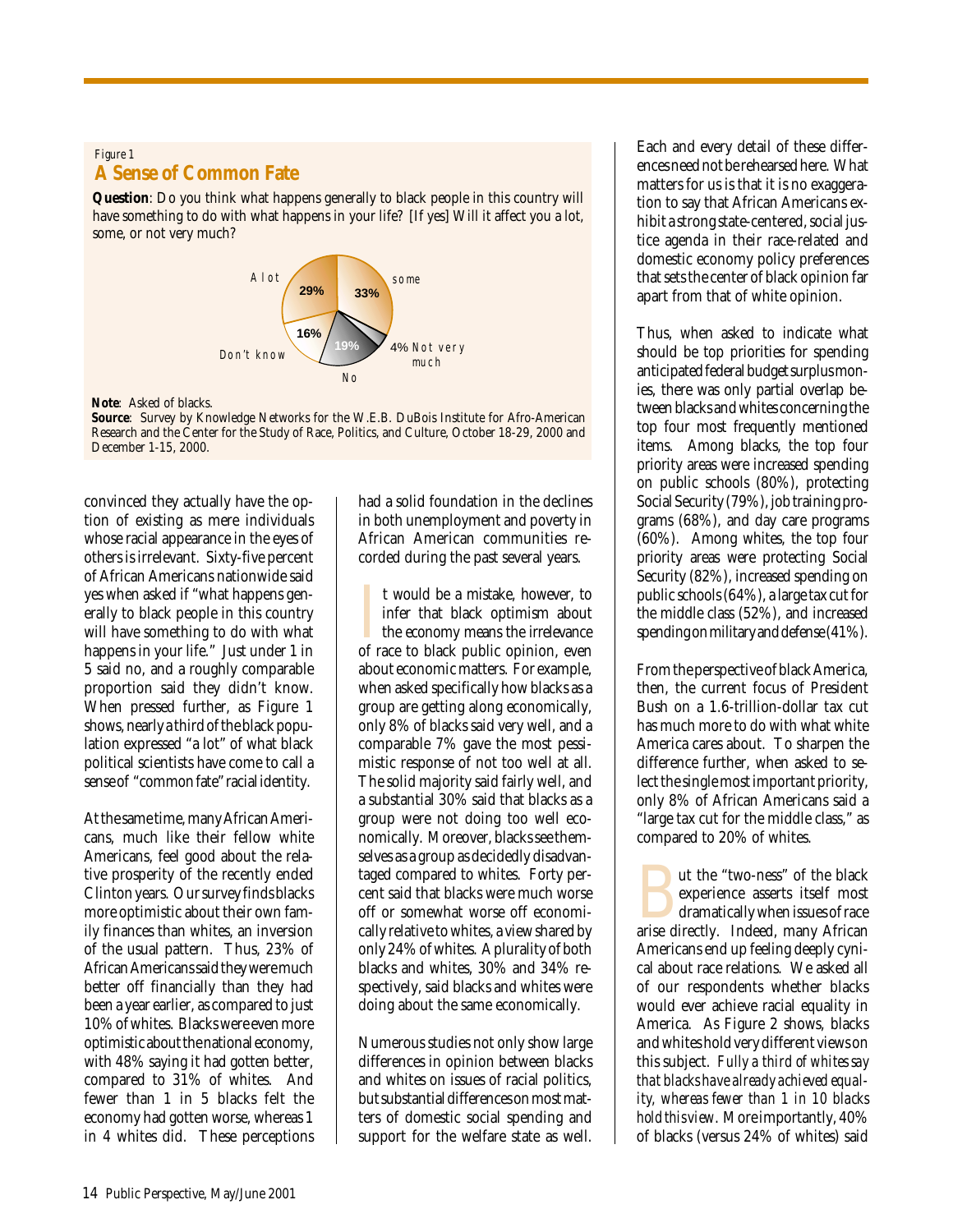racial equality would not be achieved in their lifetimes, and fully 1 in 5 blacks (versus only 3% of whites) said that racial equality would never be achieved.

Perhaps the clearest case of a race problem in public policy and in public opinion involves the criminal justice system. We asked our respondents whether the American legal system treats all groups fairly or whether it is unfair to blacks. The black-white difference is enormous. Nearly three-fourths of African Americans said the legal system is unfair to blacks, as compared to only 8% of whites. Apparently, many whites are sensitive to the possibility that the criminal justice system either is uniformly unfair or believe that the system is biased against whites, since a very high 48% rejected both statements. Nonetheless, the fundamental asymmetry of how blacks and whites view the criminal justice system is clear.

Nowhere is the depth and char-perience of "racial profiling" of Afriacter of this difference seen more directly than in the excan Americans by police. The *New*

*York Times* recently reported the treatment of black dentist Elmo Randolph by New Jersey state troopers. Dr. Randolph, the report says,

*was stopped dozens of times in the 1980s and 1990s traveling the turnpike to work. Troopers invariably asked, do you have guns or drugs?*

*"My parents always told me, be careful when you're driving on the turnpike," said Dr. Randolph, 44. "White people don't have that conversation."*

As a reflection of experiences like those of Dr. Randolph, and other forms of ongoing racial bias and stigmatization, most African Americans embrace a deep sense of injustice on matters of race, a feeling not appreciated by the great majority of white America. The clearest indication of this gulf in understanding is the extent of black versus white support for a formal apology and reparations for slavery. When asked, "Do you think the federal government should or should not apologize to African Americans for the slavery that once existed in this country?"



# **Beliefs About Racial Equality**

**Question**: Do you think that blacks have achieved racial equality, will soon achieve racial equality, will not achieve racial equality in your lifetime, or will never achieve racial equality?



**Source**: Survey by Knowledge Networks for the W.E.B. DuBois Institute for Afro-American Research and the Center for the Study of Race, Politics, and Culture, October 18-29, 2000 and December 1-15, 2000.

we find that 67% of African Americans say the government should apologize as compared to only 24% of white Americans. Similarly, when asked if the federal government should "pay money to African Americans whose ancestors were slaves as compensation for that slavery," the black-white gap is even larger. Fifty-three percent of African Americans support the idea of financial reparations as compared to only 3% of whites.

It is not our aim to suggest that all is<br>woe and misery in American race<br>relations or to imply that the dif-<br>ferences in opinion are permanent and t is not our aim to suggest that all is woe and misery in American race relations or to imply that the difinsuperable. Certainly, in national politics, the present moment is full of potential for positive change. With figures like Colin Powell as Secretary of State and Condoleeza Rice as National Security Advisor, blacks have moved into new and very weighty spheres of political influence and power.

Yet only time will tell whether the efforts of the Bush administration to reach out to African Americans, say in the form of his program of "faithbased initiatives," are just cynical manipulations or social interventions of genuine and lasting positive import. Our central message is that historical experience and the contemporary structure of black opinion in America give strong warrant for expecting that the lens of race, the two-ness of the African American, will still operate to condition and prefigure modern social and political dynamics.

Although rarely given a place in mainstream political discourse, this view of race in American politics is by no means new to us. To be sure, there are two sharply polarized schools of thought on race in American politics. From one vantage point, despite a sad history, the American experience is a tale of steadily expanding inclusion and realization of greater democracy and the promise of genuine equality. From the opposite vantage point, the Ameri